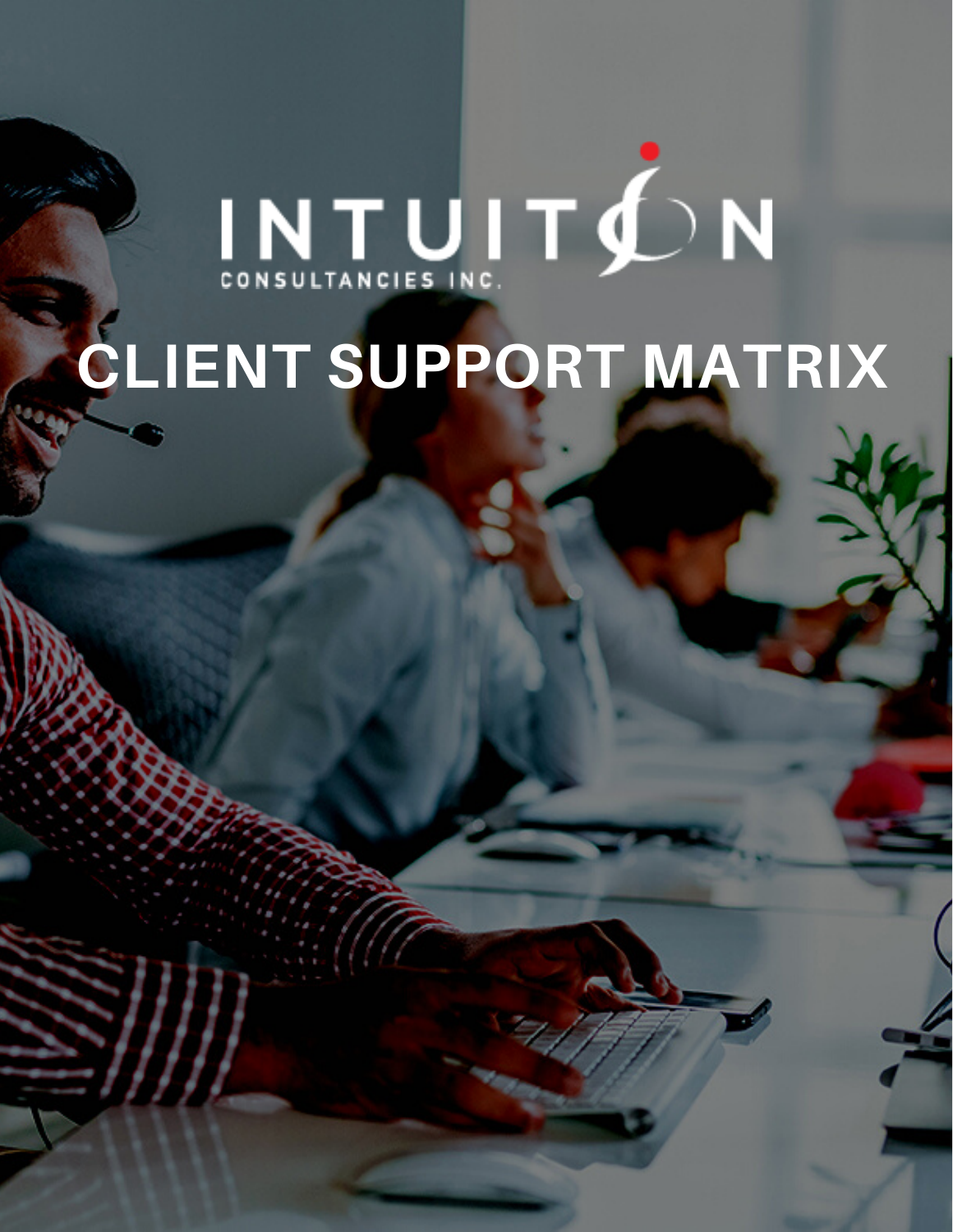

#### **CLIENT SUPPORT MATRIX**

## **LAYER 1 PHONE SUPPORT**



### **LAYER 2 ENGAGE A SUPPORT ENGINEER**



**LAYER 3 ESCALATION**

**Contact Details: 647-847-1515 support@intuitionconsultanciesinc.ca www.intuitionconsultanciesinc.ca**